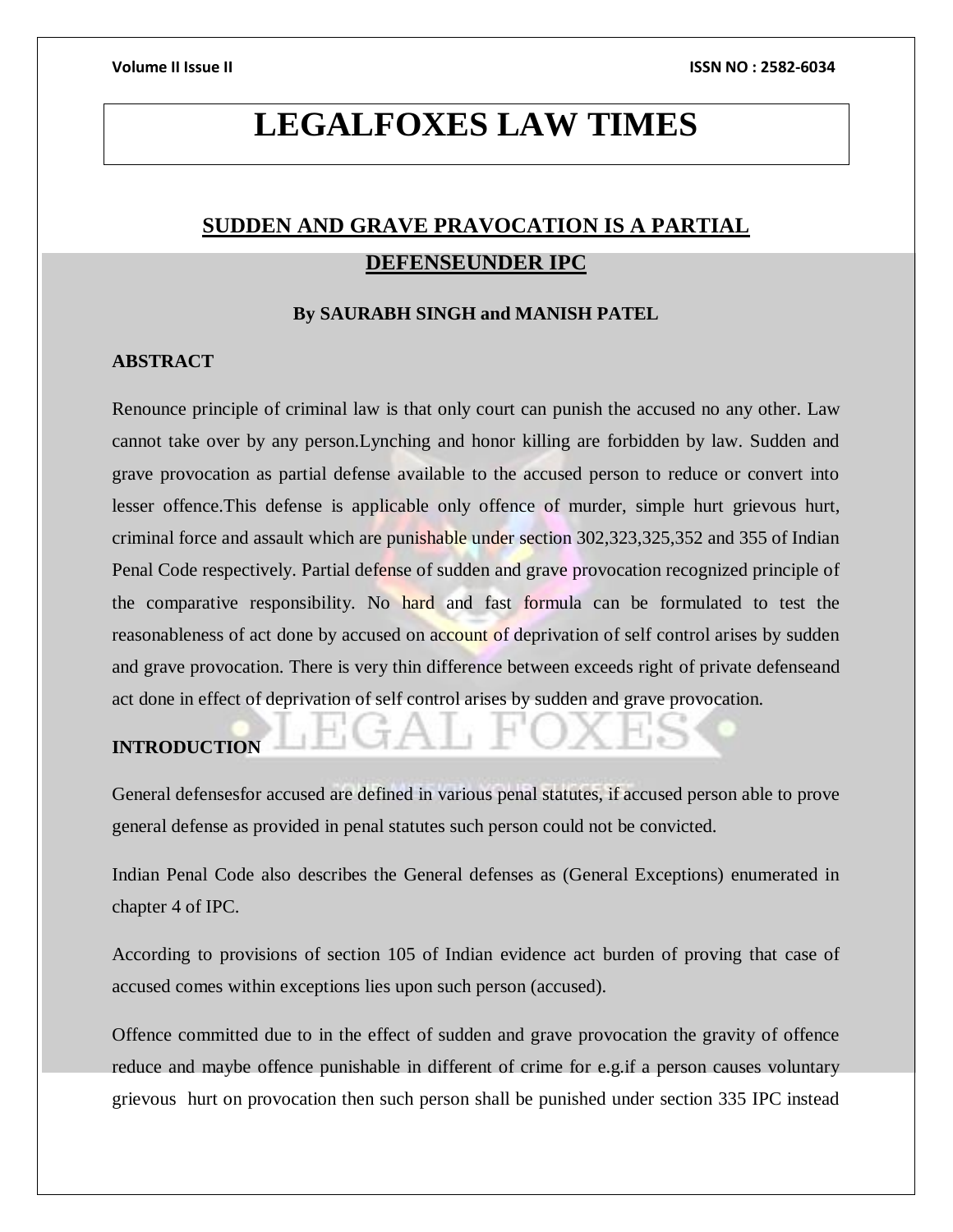### **Volume II Issue II ISSN NO : 2582-6034**

of offence punishable under section 325 and 326 of IPC likely assault or criminal force on grave provocation then such criminal act shall be punishable under section 358 of IPC instead of 352 likely murder or culpable homicide not amounting to murder is caused sudden and grave provocation accused may be punish under section 304 part I &II IPC instead thus offence is committed under the effect of deprivation of the self control by the provocation of the victim offence of the person does not vanish but offence convert in lesser offence therefore; sudden and grave not full defense that is why it could find place in chapter 4 of IPC.

For the defense of sudden and grave provocation is also need to be proved that sudden and grave provocation is not sought or voluntarily provoked by the offender as excuse for committing crime. Thus sudden and grave provocation is not covered under general exceptions or full defense it is only a partial defense to theextend to convert his act the act of offender converted into lesser offence.

**To understand the actual scope defense of sudden & grave provocation, exception 1 to 300 IPC to be reproduce as under:**

**Exception 1** - **When culpable homicide is not murder:** - Culpable homicide is not murder if the offender, whilst deprived of the power of self-control by grave and sudden provocation, causes the death of the person who gave provocation or causes the death of any person by mistake or accident.

## **The above exception is subject to the following provisos<sup>1</sup> : -**

First - That the provocation is not sought or voluntarily provoked by the offender as an excuse for killing or doing harm to any person. $<sup>2</sup>$ </sup>

**Secondly -** That the provocation is not given by anything done obedience to the law, or by a public servant in the lawful exercise of the powers of such public servant<sup>3</sup>.

**Thirdly -** That the provocation is not given by anything done in the lawful exercise of the right of private defense<sup>4</sup>.

<sup>1</sup>By Mayank Shekhar | February 25, 2018 /https://www.legalbites.in/law-notes-ipc-exceptions-to-offence-ofmurder/.

<sup>2</sup>By Ankush Verma | Jan 19 2014https://www.scribd.com/document/200714845/Origins-of-Provocation-Defence. 3 https://books.google.com/books?id=fAY8z7NiY3kC.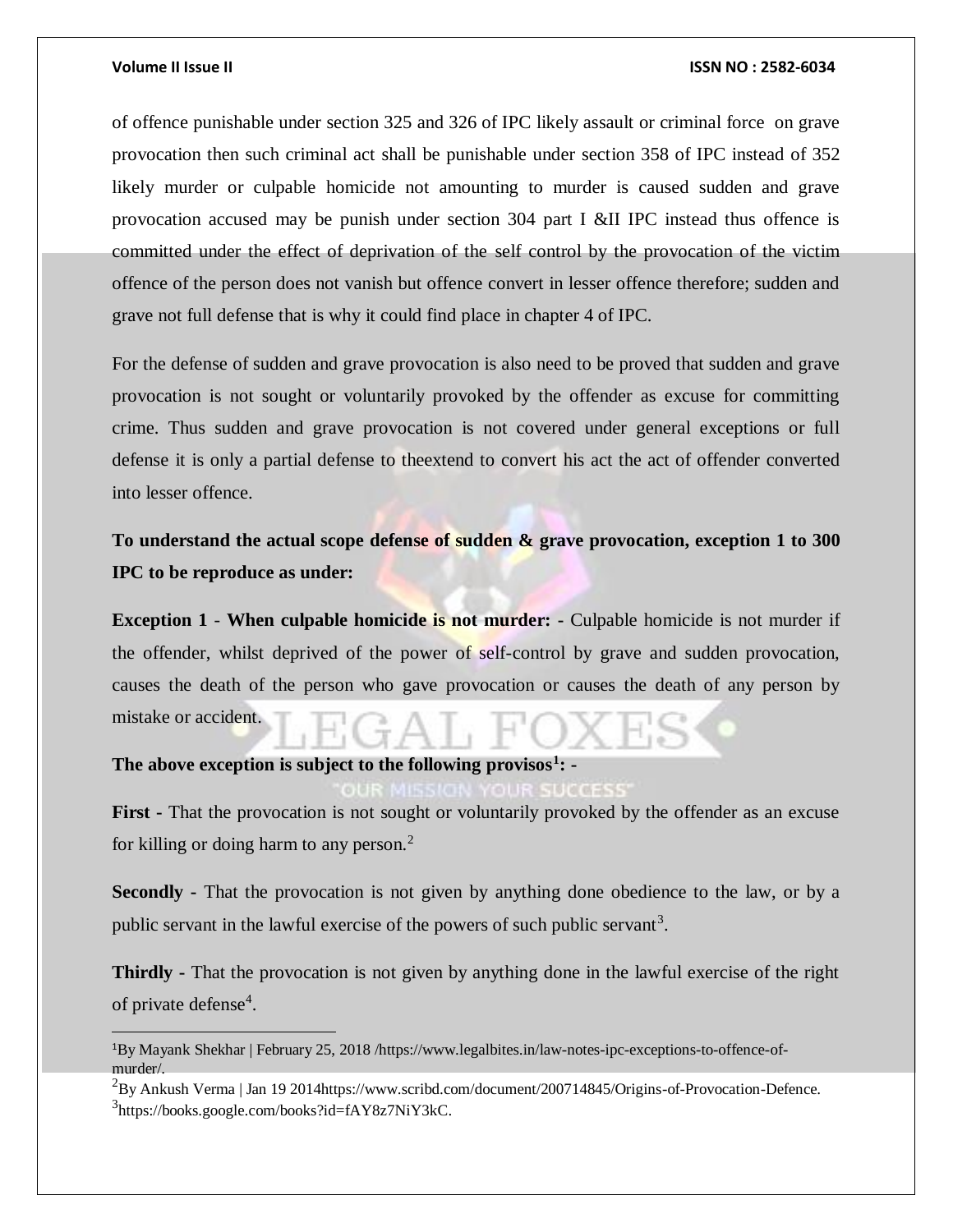$\overline{a}$ 

**Explanation -** Whether the provocation was grave and sudden enough to prevent the offence from amounting to murder is a question of fact.

**Thus, requirements for taking the benefit of partial defense of sudden & grave provocation can be summarized as:-**

### **1. Provocation must be sudden and grave which loss self control.**

The word grave and sudden are both relative term and must at least to a great extent be decided by comparing the nature of the provocation with that of the retaliatory. this can be infer by the act in which manner it has been done and time is also essence to determine the degree of sudden and grave provocation it may be relevant to see whether accused deliberately choose the weapon or mode of it is use on the bases of this facts it can be infer when the accused committed crime the pride of power of self control it is highly impossible that person after having lose control would used optimum force in pre-portion of provocation same time the determination of sudden and grave provocation may be subjective and may be objective.

# **2. It should not be self soughtby accused himself.**

For this relevant to cite case **1953 Criminal law journal Gujarat Page 1109 in re Kanan<sup>5</sup>**

"Accused asked the deceased, a Hindu, as to whether he had an unnatural intimacy with a cow. The deceased got enraged and retorted "YES", I have done, and I will do so even with your mother. "Upon this, the accused shot the deceased dead. It was held that exception 1 was not attracted as to impute to a Hindu an unnatural relation with a cow, which the Hindus worship as mother, is a serious affront provoking him to retort

<sup>4</sup>By lawn.com | March 15,2017 https://www.lawnn.com/murder-section-300-indian-penal-code/. 5Criminal law Journal 1953 Gujarat Page 1109.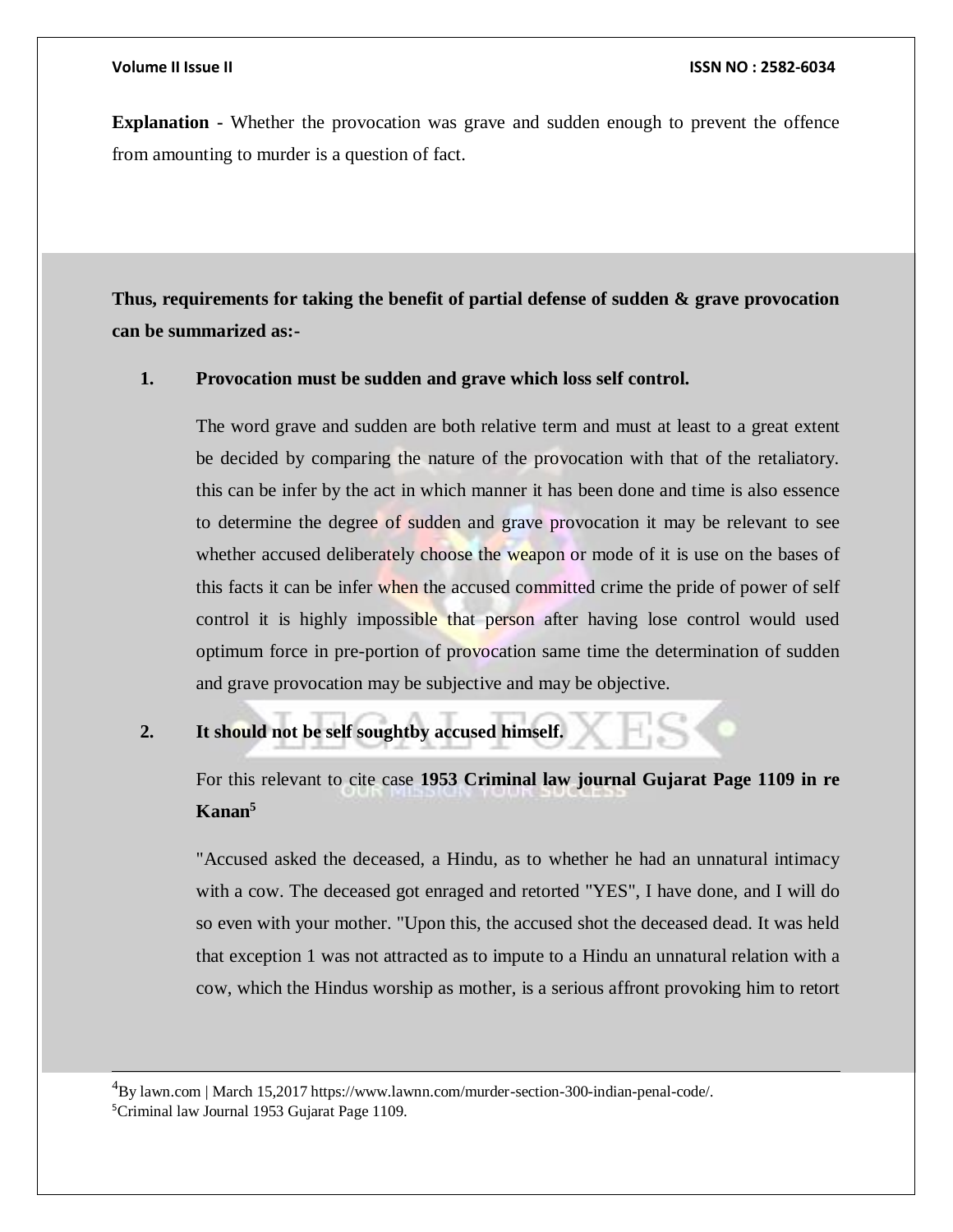which the deceased did. Therefore, the provocation, if at all, was self-sought and no benefit could be given to him."

### **3. Time for regain self control.**

A person may receive grave and sudden provocation and there by lose his self control after losing his power of self control he done nothing but remain silent after lapse of substantive time he commits offence of murder then defense of sudden and grave provocation will not available this defense only continue till he regain power of self control as soon as accused regain self control he ceased to claim defense of sudden and grave provocation thus, this defense of sudden and grave provocation is confine and continue whilst deprive of power of self control an inquire as to what time would be sufficient for a reasonable man to regain self control is a question of fact and depends upon the circumstance of the each case. thus it is impossible to lay down a hard and fast rule as to when a person should be said to have had time to cool down and thus to be deprived of benefits of the exception. Much depends on the individualcharacteristic of the accused and elements cannot be ignored to determination of the matters.

# **4. Victim's knowledge about the abnormality of the accused**

Knowledge on the part of victimabout abnormal mental abnormality of accused is totally immaterial for determining issue of sudden and grave provocation. On the other hand conduct of victim whether he had done prior may be treated as relevantfact for the same.

# **Relation between General exceptions as defined in Chapter-IV of the IPC. &defense of sudden and grave provocation**.

If an accused person able to prove that his/her case covered by Chapter-IV of The IPC., than accused cannot be punished, on the other hand if accused is able to prove his/her case covered by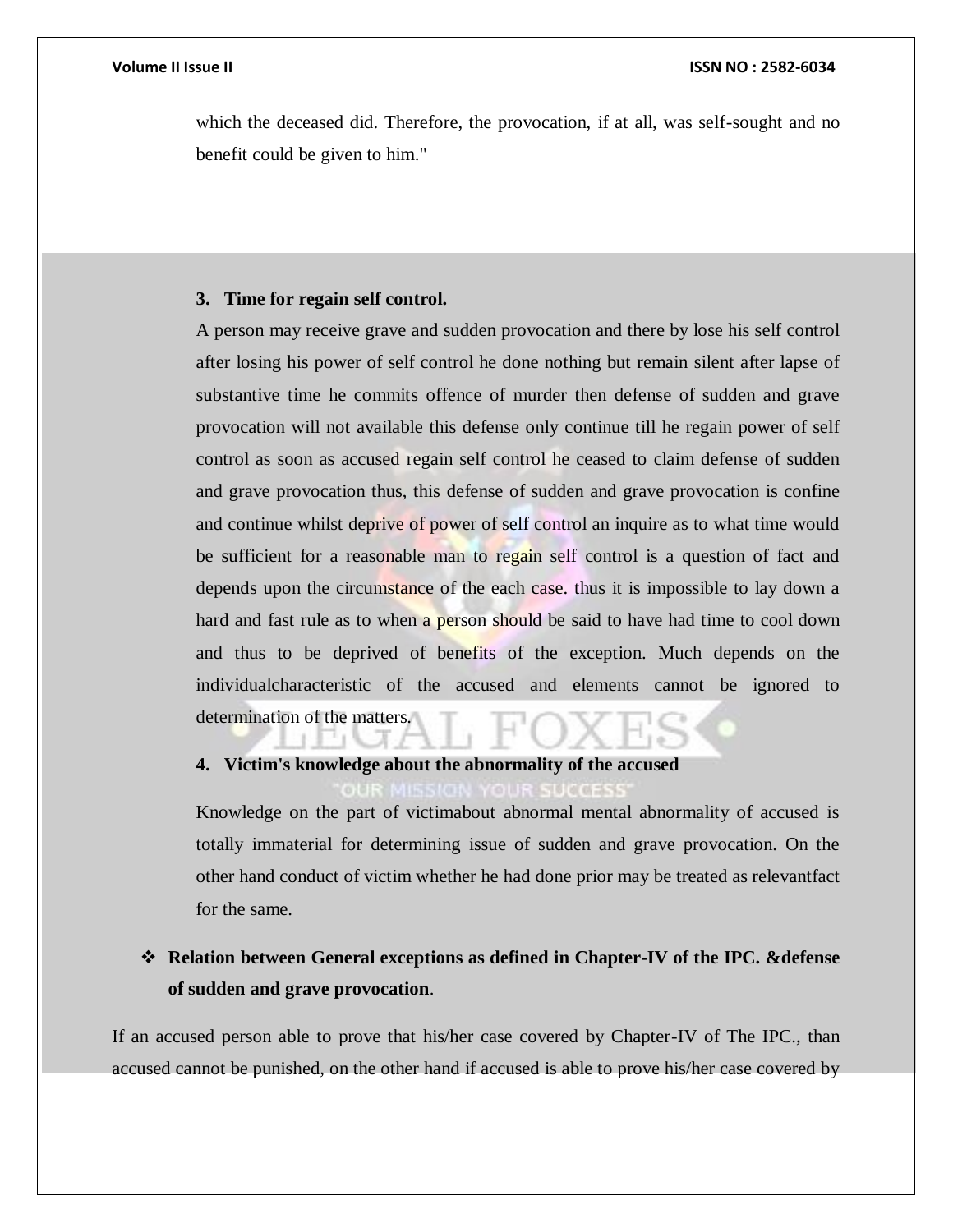l

exception of sudden and grave provocation, than accused shall be punished in lesser offence as shown in table below.

| Offence punishable in IPC except<br>on provocation or not covered in<br>exception | Offence committed in effect of sudden & grave<br>provocation |
|-----------------------------------------------------------------------------------|--------------------------------------------------------------|
| 302                                                                               | 304 part I or II                                             |
| 323 & 324                                                                         | 334                                                          |
| 325& 326                                                                          | 335                                                          |
| 352 & 355                                                                         | 358                                                          |

Thus, the defense of sudden and grave provocation only reduces the severity of crime, but not exonerate.

General exceptions are applicable or available for all the offences as defined in the Indian Penal Code, but defense of sudden and grave provocation is applicable for certain offences as shown above in the table.

According to illustrations as enumerated in Section 105 of "The Indian Evidence Act an accused of murder, alleges that, by grave and sudden provocation, he was deprived of the power of self control, the burden of proof is on A<sup>"6</sup>.

Section 325 of the IPC<sup>7</sup>. Provides that whatever, except in the case provided for by section 335 voluntarily causes grievous hurt, shall be subject to certain punishments. A is charged with causing grievous hurt U/s 325. The burden of proving the circumstances bringing the case U/s 335 lies on A.

<sup>6</sup> SRD LAW NOTES , https://www.srdlawnotes.com/2016/11/what-is-mean-by-burden-of-proof-explain.html. 7 IPC, Bare act.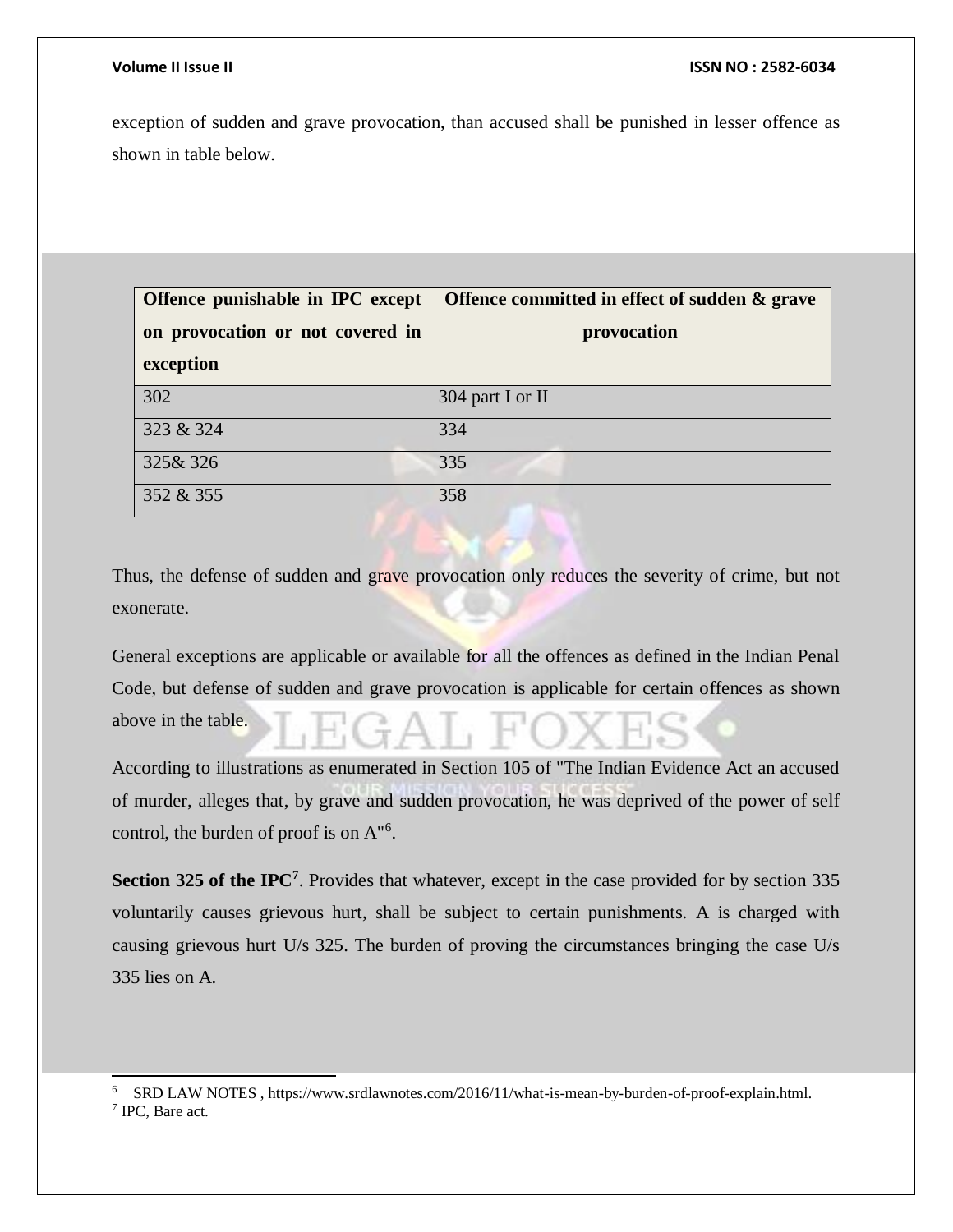### **Volume II Issue II ISSN NO : 2582-6034**

**Illustration**: -A of this Section is applicable to general exceptions of The IPC. Thus, for the purpose of burden of proof both are sailing in same boat.

**According to exception-II of section 300 of The IPC,**if accused exceeds the right of private defense, than act of accused shall be liable U/s 304 of The IPC. Instead of 302. Thus, this defense is also similarwith act done under the effect of sudden and grave provocation.

Defense of sudden & grave provocation and right of private defense both are not applicable against public servant. Thus, both the defenses are similar in this respect.

Fact who provoke is immaterial in exception IV of Section 300 of The IPC., but it is very material in exception-I of Section 300 of The IPC.

There is very thin difference which act of the victim may be treated as an offence determination for self defense and which act may be treated cause sudden and grave provocation for the accused to commit offence. Many acts may be counted for both the purpose. For example the father of accused is being beaten by A, than by on account of this act of A, accused suffers with sudden & grave provocation, consequently A murdered by accused. Accused can claim right of private defense and he also claim that his act done in effect of sudden  $\&$  grave provocation. If Court found that accused exceeds his right of private defense, than accused may be punished U/s 304 part-I or part-II, but if Court finds that accused has exercise his right of private defense, than accused may be acquitted for the charge of murder. In such situations it is very difficult that what defense will be available for the accused person.

# **HOW COURTS DEALT WITHDEFENSE OF SUDDEN AND GRAVE PROVOCATION.**

# **1.AIR 1962 (SC) Page-605, K.M. Nanavati vs. State of Maharashtra<sup>8</sup>** -

Hon'ble Supreme Court held as:-

**i.** The test of grave & sudden provocation is whether a reasonable man, belonging to the same class of society as the accused placed in a situation in which the accused was placed would be so provoked as to lose itself control.

8AIR 1962 (SC) Page-605.

 $\overline{a}$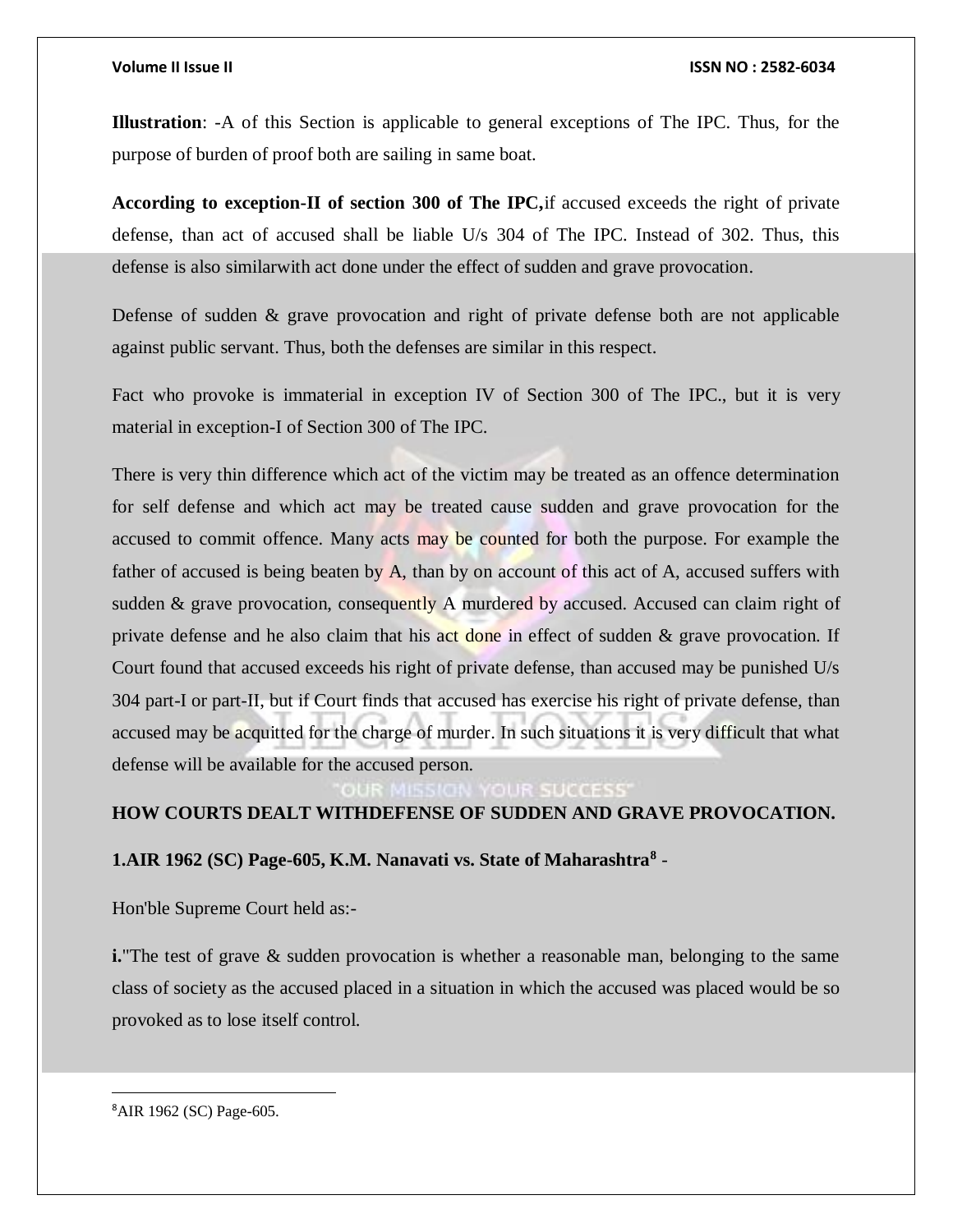**ii.** In India, words and gestures may also, under certain circumstances, cause grave & sudden provocation to an accused so as to bring his act, within the first exception to Section 300 of the IPC.

**iii.**The mental background created by the previous act of the victim may be taken into consideration in ascertaining whether the subsequent act caused grave & sudden provocation for committing the offence.

**iv.**The fatal blow should be clearly traced to influence of passion arising from that provocation and not after the passion had cooled down by lapse of time or otherwise giving room and scope for premeditation and calculation"<sup>9</sup> .

# **2.Criminal Law Reporter, 2019 (SC) Page**-.**185**.**Nawaz vs. State<sup>10</sup>** -

Hon'ble Supreme Court extended benefit of exception 1 to Section 300 of The IPC. On the ground that deceased called his wife and daughter prostitute, the word prostitute for the wife and daughter was sufficient to provoke committing crime.

**3.B.D. Khuntevs. Union ofIndiaand Others<sup>11</sup>Criminal Law Journal (SC) PAGE NO. 243**In this case, accused had been beaten by his superior officer, after 7 hours accused killed him. Thus, accused hadsufficient time to cool down his anger. In such situation partial defense of sudden & grave provocation has not been extended to accused.

# **4.IN 1942, AC-1, MANCINI vs. DIRECTOR OF PUBLIC PROCECUTIONS<sup>12</sup> .**

In this case Supreme Court "held that not all provocations will not commute the crime of murder to that of manslaughter. The Provocation shall be such as to temporarily deprive the offender of his power of self control and it is the result of which he commits the unlawful act which causes death".

# **5.1914, 3KB, 1116, REX vs. LESBINI.<sup>13</sup>**

 $\overline{a}$ 

<sup>9</sup> By - SwetaGajbhiya , Jul 04, 2019,https://www.scribd.com/document/415608594/IPC-Sample-1-1-1.

<sup>10</sup> crlj,2019 SC page -185.

 $11$  Criminal law journal SC page no.243.

 $12$  in 1942 Ac-1.

<sup>13</sup> 1914, 3 KB, 1116.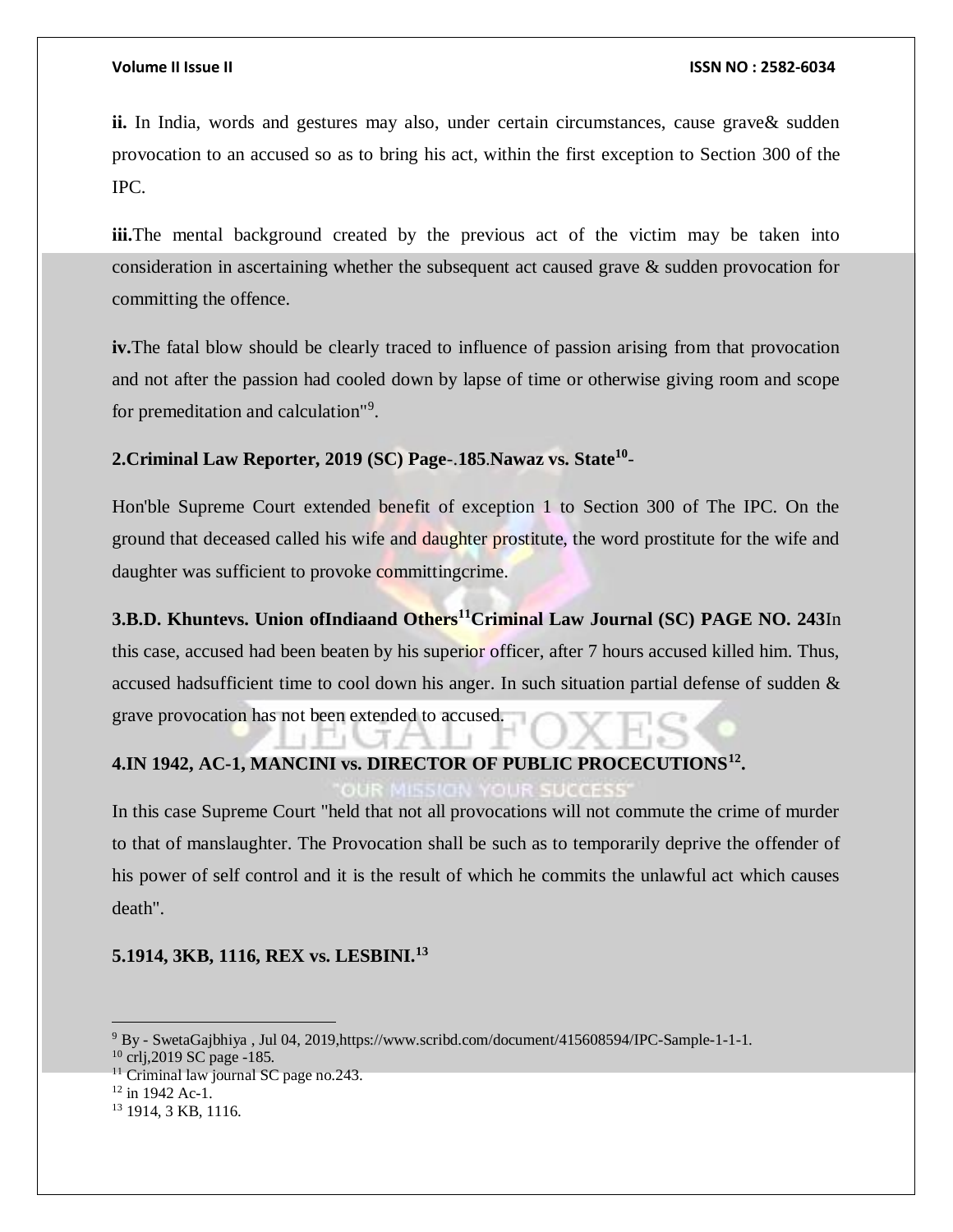"Test shall be applied on a reasonable man, so that person usually excitable or pugnacious is not entitled to rely on provocation which would not have led an ordinary person to act as he did."

### **6.ARUNRAJ vs. UNION OF INDIA<sup>14</sup>, 2010 (6) SCC PAGE-457.**

"Hon'ble Supreme Court held that the provocation must be such as will upset not merely a hasty, hot tempered and hyper sensitive person but also a person of calm nature and ordinary sense".

## **7.Akhtar vs.State of U.P<sup>15</sup>** -

Hon'ble Allahabad High Court referred**Rex Vs Duffy, 1949 (1) All ER 232, Rex Vs Lesbini 1914, 3KB, 1116, Mancini Vs Director of Public Procecutions1942, AC-1, 1946(2) All ER 124** and after considering the established facts in the case held that The Courts do and must investigate whether the offender acted reasonably or normally or properly as an average person in the position and circumstances of the offender may be expected to do until the point of time at which the offender is actually deprived of his power of self control. But once his power of self control has been lost, it would be futile to expect him to retain such a degree of control over himself as to exercise a choice over the weapon used by him for an attack or to show that his "mode of resentment" bore "a reasonable relationship to provocation" which operated upon him. Indeed, if the offender were shown to display reasonableness or deliberateness or to exercise control himself even after he had received a provocation which was grave and sudden and before the act which caused the death, he could not be held to be really deprived of power of self control and such a person could not get the benefit of exception 1 to Section 300 of The IPC. A reasonable relationship between the amount of force used or the manner in which it is used and the actual requirement of situation necessitating the use of it for the defense of the person or property have to be shown for the whole period during which the right of private defense is claimed, because reasonableness of conduct provides a complete justification in which a case and where proved, secure clear acquittal. But in case where a grave and sudden provocation can be pleaded only in mitigation of an offence, because of the unreasonableness which can overpower given an otherwise reasonable or normal individual when subjected to an extraordinary strain upon him caused by the victim's own wrong doing, the offender get's the benefit of plea only so

l <sup>14</sup> 2010(6) SCC page 457.

<sup>15</sup>1946(2) All ER 124.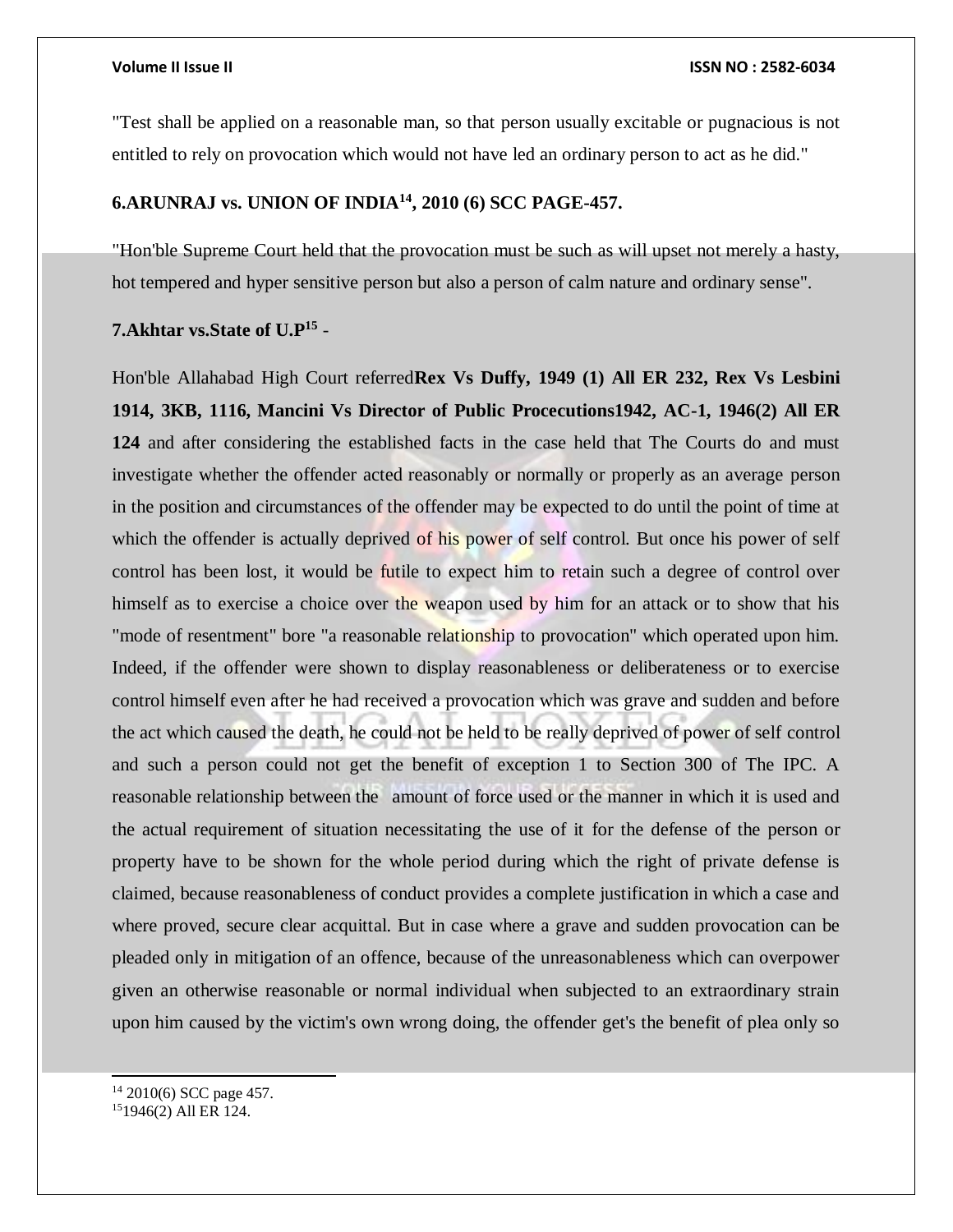### **Volume II Issue II ISSN NO : 2582-6034**

long as his unreasonable state of mind can be found to exist. It is not reasonable expect the offender to exhibit a reasonableness of conduct which may destroy the very basis upon which plea of loss of self control can be founded. Therefore, we don't think that the mere fact that the actual weapon with which death was caused was a concealed knife would be sufficient to overthrow the plea of grave and sudden provocation. Although, if an offender spends time in hunting for or procuring the needed weapon a "cooling time or deliberateness of mind and conduct will be established which will be enough to negative the plea." The mode in which an offender has exhibited his anger after loss of self control may be taken into account in awarding sentence, but to require that mode to be reasonable even after the offender has been proved to have lost control over him would not, in our opinion, be itself reasonable. At any rate the language of exception 1 to Section 300 of the IPC does not required imposition of a test of reasonableness of conduct upon an accused person even after loss of self control and before an opportunity for "reason to regain dominion over the mind" to borrow the phrase of lord.

# **8. Goddard, CJ IN Rex vs. Duffy<sup>16</sup>, 1949(1) ALL ER**.

In so far as provisos to exception 1 to Section 300 of the IPC imply standards of reasonable conduct, it may be observed that they also relate to what may or may not be considered sufficient provocation or in other words these provisos are concerned with conditions of situations which may exist prior to loss of self control. In the situations given in the provisos the provocations would fall outside the preview of what could reasonably or legally constitutes sufficient provocations. Ultimately Hon'ble Allahabad High Court extended the benefit of exception 1 to Section 300 of the IPC to accused and convicted accused person U/s 304 part-II of the IPC.

# **9. Sukhlal Sarkar vs. UOIand Others<sup>17</sup> 2012 Criminal Law Journal SC Page 3032**

In this case decreased was unarmed and trying to walkup the accused constable for patrolling duty accused fired at him causing his death supreme court held that even assuming that the deceased has slapped and pushed the accused such action on his (deceased) could be characterized asgrave and provocation so as to provoke accused to fire at and kill deceased on the spot.

l

<sup>16</sup> All ER 1949(1).

<sup>&</sup>lt;sup>17</sup> criminal law journal2012 SC page 3032.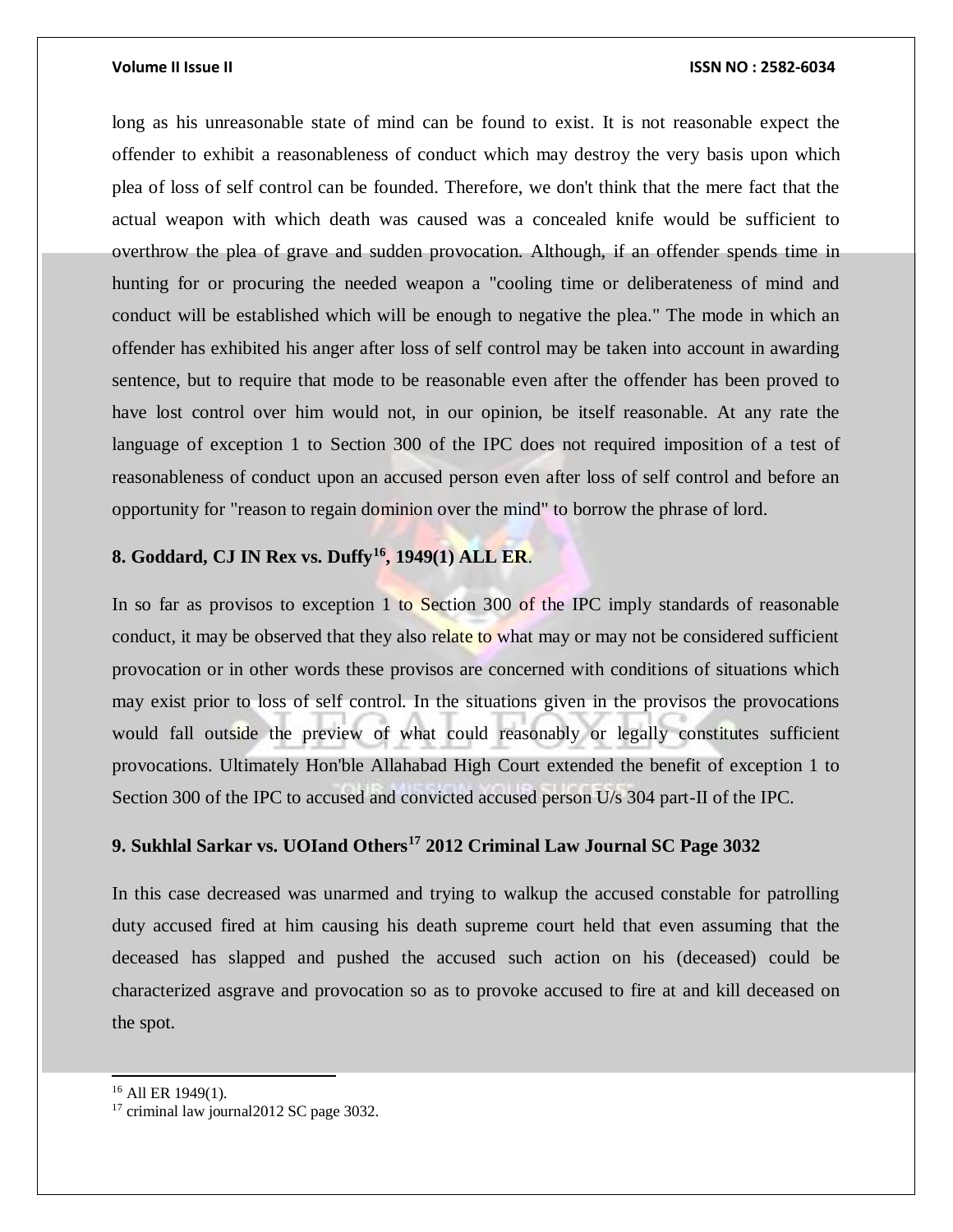### **10. 2008 Criminal Law Journal Sc Page 442 Muthu vs. Stateof Tamil Nadu<sup>18</sup>**

In this case "deceased through waste and rubbish into the shop of the accused scuffle ensued during which the accused picked up a knife from table and inflated injury on the cheat of the deceased resulting in his death. Supreme Court held that throwing waste and rubbish inside a house and shop certainly grave and sudden provocation. The incident accrued in a sudden fight in heat of passion there for exception 1&4 to section 300 of IPC are applicable".

### **11. 1995 Criminal Law Journal Sc Page 3975DevkuBhikha VS. State of Gujarat<sup>19</sup>**

"In this case the accused was member of lower caste deceased many time insult the accused deceased was head master in the school accused requested to deceased for Job which was available in the school deceased ask the accused to make available his wife to him for immoral purpose accused committed death of deceased the supreme court extended the benefit of exception 1 to section 300 of IPC".

# **12. 2007 Criminal Law Journal SC Page No.47 NAMALA SUBBARAO vs. STATE OF ANDRA PRADESH<sup>20</sup> .**

"In his case wife of accused started to live with her paramour after livening her husband. The accused killed her because she had refused to come back and live in her matrimonial home. This incident had happened in the house of other person by a weapon picked up on the way from a carpenter by the accused husband. The Supreme Court held that the accused person had a reasonable time to react and it was not a case of grave and sudden provocation".

### **13.GURIYA BUCHA vs. STATE OF GUJARAT AIR 1962 Gujarat page 39<sup>21</sup>**

"Gujarat High court after considering the number of injury sustained by deceased negate the defense version deceased BIKHA LAL had not actually committed any unnatural offence according to statement of accused would suggest that accused lost his temper after the stick blow and not before accused did not say that he lost his temper when deceased removed his Langoti and sat over him. A stick blow is not grave provocation. This is, therefore, not a case of the loss

<sup>18</sup>criminal law journal 2008 SC page 442

 $19$  criminal law journal 1995 SC page 3975.

<sup>20</sup>Criminal law journal 2007 SC page 47.

<sup>21</sup> https://www.legitquest.com/case/guriya-bucha-v-state-of-gujarat/BD234.